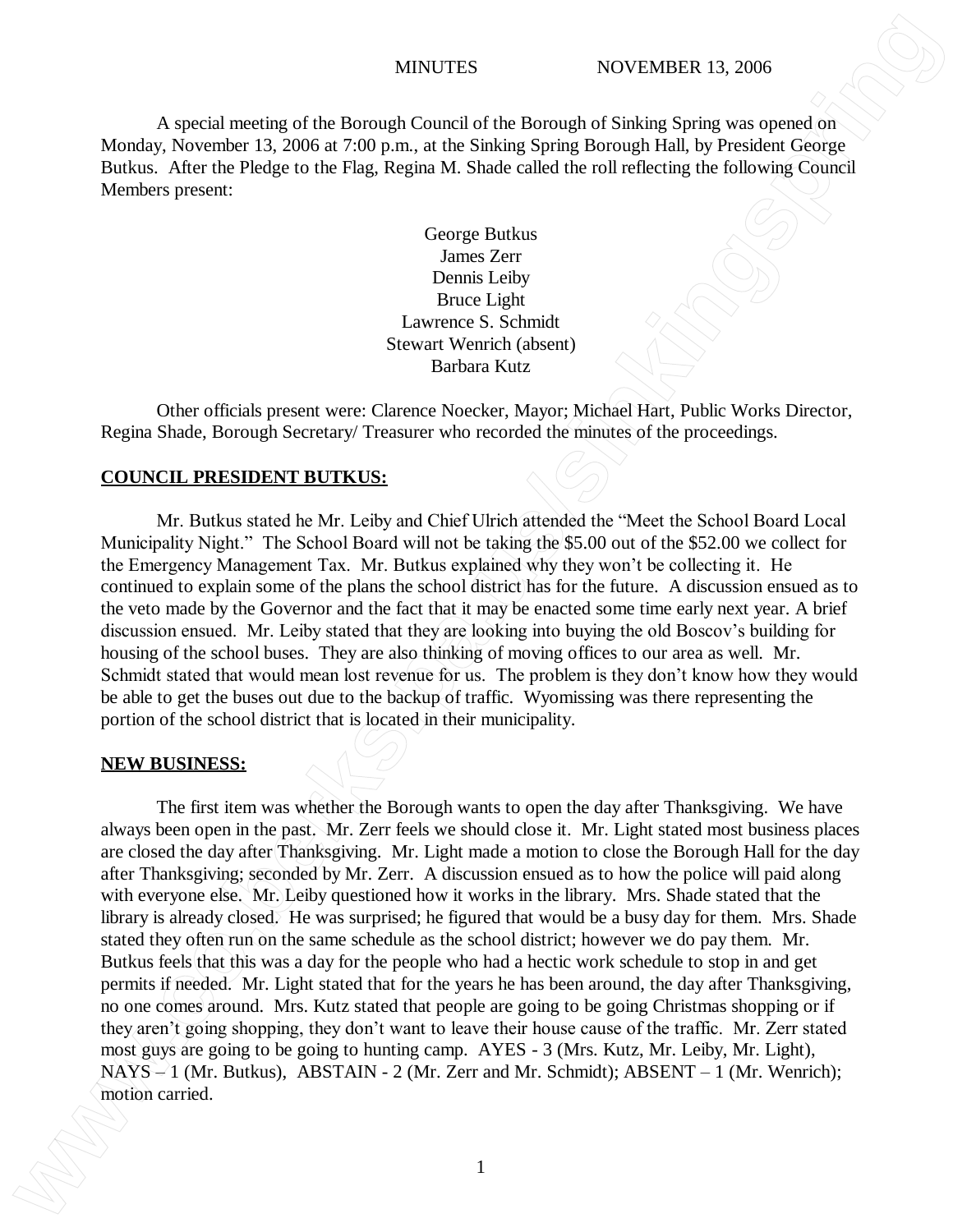### **NEW BUSINESS (cont'd):**

The next issue was if Borough employees will be getting a Christmas bonus. Mrs. Shade stated that she will need to know as she only has one (1) pay before the Holiday Party. She stated we paid \$75 to full time and \$50 to part time employees. Mr. Light said we gave it in the past; it is good public relations. This would be for full time and part time for year round staff only. Mr. Light made a motion to pay \$75 to the full time employees, and \$50 to the part time employees for Christmas' bonuses; seconded by Mrs. Kutz.  $AYES - 4$ , NAYS – 0, ABSTAIN – 2, ABSENT – 1.

### **EXECUTIVE SESSION:**

Council went into an executive session for a personnel related matter at 7:20 p.m.

# **RECONVENE:**

Council reconvened at 7:28 p.m. No action was taken.

## **NEW BUSINESS:**

The next item was appointing the negotiating committee for the street department contract. Mr. Butkus stated that at an executive session the street committee was appointed; however he failed to appoint them at a public meeting. He stated it was discussed that it was not practical to have the lawyer at all the meetings as he will have to read the contract at the end. Mr. Zerr questioned if Mr. Hart was going to sit in on the negotiations. Mr. Butkus stated yes. Mr. Zerr feels that Mr. Keller should be involved in the negotiations. He should be there for at least one (1) or two (2) of the meetings. Mr. Zerr feels that it is important that he sits in on the negotiations. Mrs. Kutz stated she feels there will be no real big changes. Mr. Schmidt feels they will be looking for some real big changes. Mrs. Kutz stated that she feels it won't be easy, but she doesn't see why the attorney would need to meet with them. They could meet with the group the following day. Mr. Leiby stated that they will not be meeting the next day. Mr. Gombos (union rep) has other negotiations and will not be able to make it. He will give us dates. Mr. Schmidt agrees with Mr. Zerr, he feels that Mr. Keller should be at the meetings, at least the first one (1) for sure. It would be in our best interest. Mr. Leiby questioned if they will know after the first meeting if there will be a problem. Mr. Zerr said they will have a good idea. Mr. Leiby stated then after the first meeting if we have a problem then we can call the attorney. Mrs. Kutz agrees. Mr. Zerr stated there are a lot of rumors on the street. Mr. Light agrees with Mr. Zerr and Mr. Schmidt. Mr. Keller directs you, Mr. Light said. He will speak up if he sees something that is "not right." Mr. Butkus has no major problem with that. Mr. Leiby stated they are just trying to save money. Mr. Schmidt stated Mr. Keller is very honest; he will tell you if he is needed at the meeting or not. Mr. Schmidt stated we handled the police contract without him. He was in constant contact with him. Mr. Light stated he even said; he doesn't want to take our money. He doesn't want to come down here unless he must as he is from Lancaster. A brief discussion ensued as to certain items that Mr. Keller gave them direction on in regards to adding and removing items from the contract. Mr. Zerr wants to save money as well, but he does feel it is necessary to have him at the first meeting. Mr. Leiby stated that Mr. Keller should set up the meeting with Mr. Gombos as he does not know what his schedule is. Mr. Butkus stated we will have to call him the next day. A MRV BUSINESS in control of the new operator will be sitting in the new of the new of the new of the new of the new of the new of the new of the new of the new of the new of the new of the new of the new of the new of the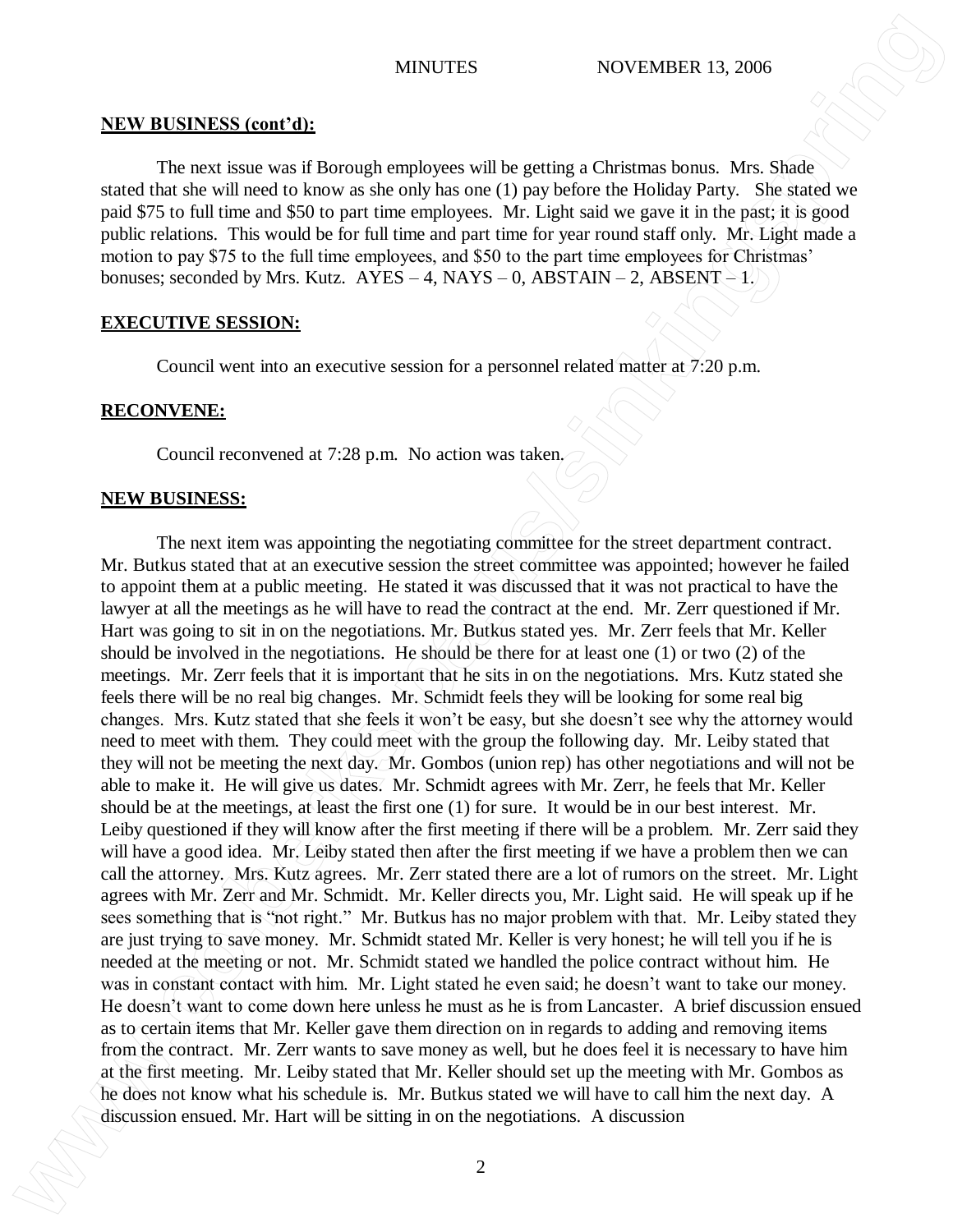### **NEW BUSINESS (cont'd):**

ensued as to who will be on the committee. Mr. Light made a motion to appoint Mr. Leiby, Mrs. Kutz, and Mr. Schmidt, and Mr. Hart as the negotiation committee and Mr. Keller will sit in on at least the first meeting; seconded by Mr. Leiby.  $AYES - 5$ ,  $NAYS - 0$ ,  $ABSTAIN - 1$  (Mr. Zerr), ABSENT – 1; motion carried. Mr. Butkus would like to see the issue of the paid lunch discussed. Mr. Schmidt would also like to see the "seniority" issue be addressed when it pertains to certain issues. A discussion ensued.

Mr. Zerr stated since he was going to be incapacitated for a bit, he wanted Mr. Hart, Mr. Schmidt, or Mr. Light to make contact with Mr. John Schaak and give him the numbers regarding the fire hydrant piggybacking. Our budget was changed to reflect this. Mr. Hart thinks he counted about eighty (80) hydrants. Mr. Zerr stated he was given the number ninety six (96). PA American stated they have about forty eight (48). Mr. Zerr feels we should rely on the data from the fire company. We need to update our hydrants, Mr. Zerr said. Each municipality has different threads. Spring Township is doing theirs. His committee is on board with this. It will cause a tax increase but this must be done. A discussion ensued as to own the fire hydrants. The cost would be \$9,120.00 for all remaining fire hydrants. This is the cost if we piggyback with Spring Township. Currently only seventeen  $(17)$  have the adapters on.

Mr. Zerr made a motion to authorize Mrs. Shade to contact Mr. Fitzpatrick and Mr. Perfetto to send a letter to the police department regarding their pension; seconded by Mr. Schmidt. AYES – 6, NAYS – 0, ABSENT – 1; motion carried.

# **BUDGET:**

Mr. Zerr started with the fire company budget. The budget will be short for the year end protections for 2006 due to unforeseen bills. The income for 2007 will be 126,976.38 which reflect a slight increase from .0005 mils to .00065 mils. Mr. Zerr thanked Mr. Light and Mr. Schmidt for their tireless efforts the night of negotiations with the fire company and the two (2) prior budget meetings. When this budget started out they were about \$40,000 short but between the three (3) member committee and the three (3) new chiefs at the fire company, they came up with this budget. The budget originally was for an increase to .0006 but when the fire hydrant item was brought to the table, the fire company stated they will place it in their budget if we could go to .00065 mils. The budget is self explanatory. The committee is very comfortable with it. Nothing is in the budget that does not need to be replaced. Mr. Zerr gave a brief rundown of all categories. The committee made the recommendation that we pass the budget with the knowledge that we will have to enact a slight tax increase to .00065. **EXERENT SYSTEM ASKET (ASSEMENT ASSEMENT ASSEMENT ASSEMENT ASSEMENT ASSEMENT ASSEMENT ASSEMENT ASSEMENT ASSEMENT ASSEMENT ASSEMENT ASSEMENT ASSEMENT ASSEMENT ASSEMENT ASSEMENT ASSEMENT ASSEMENT ASSEMENT ASSEMENT ASSEMENT** 

The next item was the police budget. The Chief created his budget. One (1) of the items that the Chief brought up was the fact that under the new Rt. 422 project we will need to put in the pre transmitters for the traffic lights. This won't be in the 2007 but probably in the 2008 budget. Some decisions are going to be made. The police department budget is only about \$6,000 or \$7,000 more than this year's budget. Mr. Zerr stated he does not see anything out of the ordinary. Mr. Leiby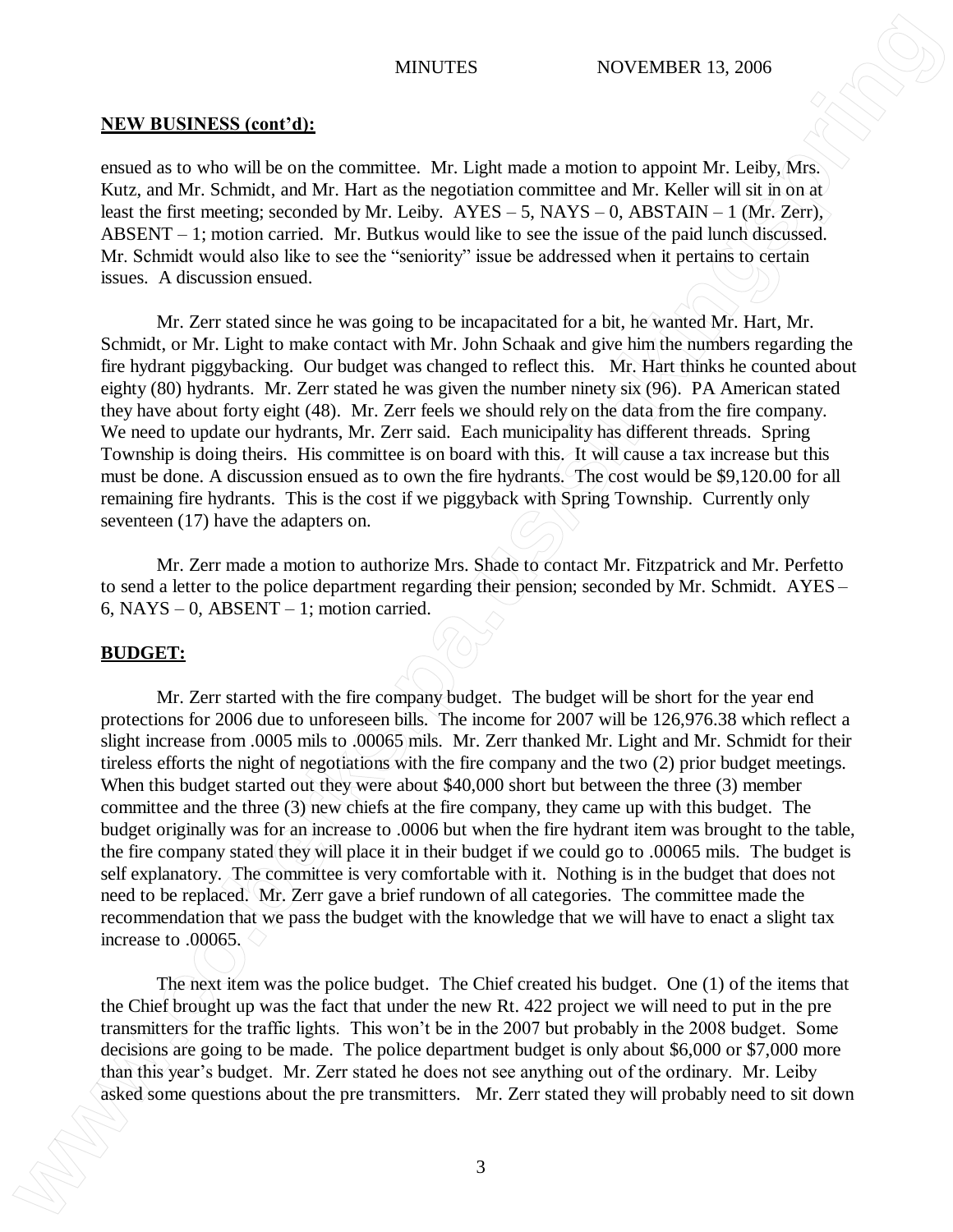with the engineers and discuss how this will work. He explained how the pre transmitters will work. A

# **BUDGET(cont'd):**

discussion ensued as to how they will work turning them on and off. Mr. Leiby asked if the ambulances will be on the system. Mr. Schmidt stated they are already using them.

Mr. Light discussed the recreation budget. He stated that Mr. Zerr was ill the night the rec board met however he did go over the budget with him. Mr. Zerr stated many of his concerns were taken care of. Mr. Light stated the budget for 2006 was \$62, 500.00. Mr. Light said they were over budget due to two (2) items. The first one (1) being, we went over budget by about \$10,000 on the basketball court. The second item was that the \$13,750.00 we had to pay to Brookfield Manor for the playground shed. The 2007 budget will be \$65,000.00. Mr. Light went over the breakdown for each category. There are no major repairs planned for next year; however they did place \$25,000 in the budget just in case. In addition, some of this money will be used to help purchase some Holiday decorations. Mr. Zerr and Mr. Light both feel that maybe another department will pick up some of the cost as well. Mr. Butkus stated if the money is available he has no problem with that. Mr. Zerr stated we are now taking care to two (2) playgrounds. He reminded Council that we are talking about reseeding Brookfield Manor playground. We are not sure but it could happen. Mr. Butkus stated we will be hosting the Memorial Day Parade this year. MYGUTES MOVEMBER 19. 000<br>
A the employees and discuss benefit with user the exploration when the particular state of the employees with the employees with Mr. Ludgate discussions and the employees are also that the employ

Mr. Butkus asked Mrs. Shade if we put anything in under library for the carpeting. Mr. Leiby stated we did. Mrs. Shade stated she put in \$20,000.00 under the building portion of the budget.

Mr. Butkus asked Mr. Hart to give Council an update on the leaks that were found. Mr. Hart stated there were about twelve (12) leaks found on the roof. The major one (1) was around the conference room. The other area was around the front of the building in the parapet area. Mr. Schmidt stated it was discussed at some point to have a rubber roof placed up there. Mr. Hart agreed that would be the best thing. Mr. Schmidt feels we should put this into the budget over the next few years. Mr. Zerr stated the rubber roof will not come cheap. Mr. Hart agreed. We were also talking about getting rid of the units on the roof and placing them down on the ground for easy access. That is for changing the heating system. Mrs. Shade stated that is in the budget already. She said we have been carrying this over. Mr. Hart feels we should be up on the roof at least three (3) times a year doing maintenance. A brief discussion ensued as to repairing the roof.

Mr. Leiby reminded Council again about the \$20,000.00 that was put into the budget for the carpeting in the library. He also stated that this amount might be on the high side as we really don't know what the cost of the carpeting will be. Mr. Butkus asked Mr. Leiby, his committee, Mr. Hart, and Mr. Ludgate to get together and decided what street projects should be done for next year. Mr. Hart has been walking every street. Vester Place should have been done next year; however we did not apply for CDBG money at the appropriate time. Mr. Schmidt stated that puts Vester into 2008. Mr. Leiby stated he thought Mr. Ludgate was looking into seeing if we could apply late for that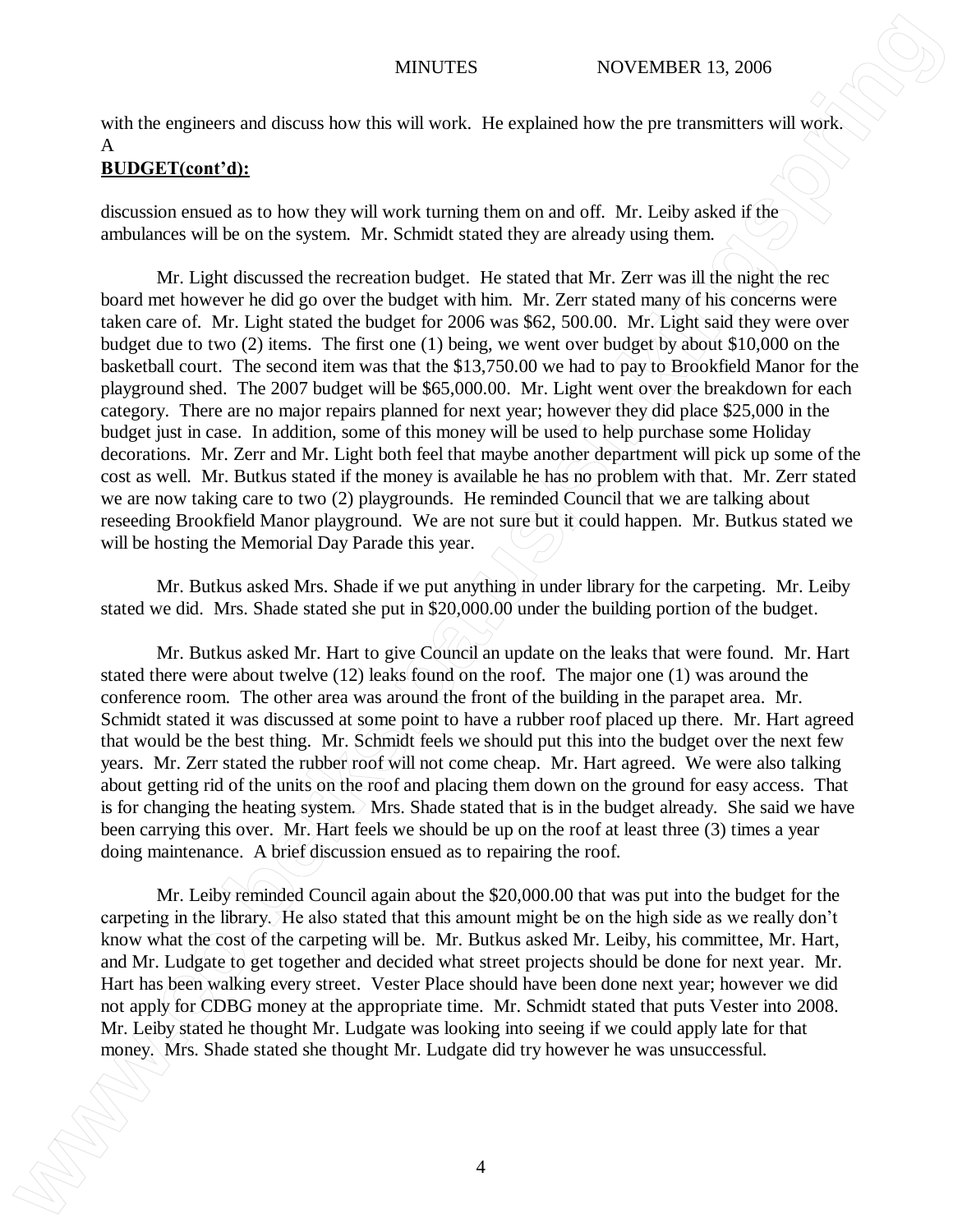Mr. Schmidt questioned if we were moving ahead with the pole building. Mr. Leiby stated that it was moved into the 2007 budget. The pole building is at the Borough garage. A discussion ensued as where to place the pole building. No heat will go into the building. Mr. Schmidt feels we

### **BUDGET(cont'd):**

should move ahead with this project. Our equipment should not be sitting outside. Mr. Hart stated they are not hard to build as long as you have enough people.

Mr. Zerr stated we have the opportunity to acquire some fuel tanks. He wondered if this had been discussed. Mr. Leiby stated "no"; he felt his would be a good time to discuss it. Mr. Zerr stated that he was told that the Council President had received some type of letter about this. Mr. Butkus did not tell him about this, so what he heard was all "hearsay." Mr. Zerr said we should do something about this and soon. Mr. Butkus stated the offer came from Leffler. They have two used (2) one thousand gallons tanks that are double lined. They can just be set in place. The price of the tanks is \$10,719.25 less 25% per tank. The price includes electric, pumps, one (1) inch nozzle hose, emergency vents, vent caps, overflow arms, digital gage, and overflow protection. When Mr. Butkus spoke to Mr. Hart the prior week, he felt it would be good to pick up at least one (1). Mr. Zerr stated that this cost was for both tanks. Mr. Light agreed. Mrs. Shade calculated out and the cost would be \$8,039.44. Mr. Zerr stated years ago there were tanks at the garage however they were cramped up there. He wondered if there was room up there for the two (2) tanks. Mr. Zerr wants to see the two (2) tanks as the fire company could also use those tanks for their fuel as well. The fire company always had access to the pumps before. This would be diesel and that is all the fire trucks use. They can go anywhere for gasoline for the cars. Mr. Zerr stated if there is a problem as far as room goes, he has already spoken to the fire company and they are willing to allow the two (2) tanks to be set up on their property. Mr. Zerr would like Council to think about this option as this would give the big trucks the ability to maneuver around there. Mr. Hart was thinking about even the sewer plant as an option as there is a lot of room there. He would like to see one (1) for diesel and the other for gasoline. Mr. Wenrich was going to check into this and see if one (1) can be used for gasoline as both were used for diesel prior. Mr. Zerr stated that gas is more available to us during a storm, if we had to, we could use both tanks for diesel. Mr. Zerr stated he does not believe you can get gasoline above ground anymore. Mr. Hart said you can with a double wall tank. Mr. Schmidt made a motion to purchase the two (2) tanks; seconded by Mr. Light.  $AYES - 6$ ,  $NAYS - 0$ ,  $ABSENT - 1$ ; motion carried. MYGUTES WOVEMBER 13.000<br>We show the mediant of such are meaning about sets the personnel matter. We have the session for a possible personnel matter. The pair is the personnel matter in the personnel matter. We have the s

Mr. Schmidt questioned if we need to make a motion to change the fire tax from .0005 mils to .0065. Mr. Butkus stated not at this time. Mrs. Shade said that we will need to make this motion as it needs to be put into an ordinance changing the tax rate. Mr. Schmidt questioned when this would need to be passed. Mrs. Shade said she would like to see it passed at the December 7, 2006 Council meeting as it will need to be advertised. Mrs. Shade stated that the budget must be lay open for ten (10) days. Mrs. Kutz made a motion to change our fire tax milage from .0005 to .0065; seconded by Mr. Schmidt. AYES – 6, NAYS – 0, ABSENT – 1; motion carried.

The last section that needed to go over was the administration portion. Mr. Butkus stated that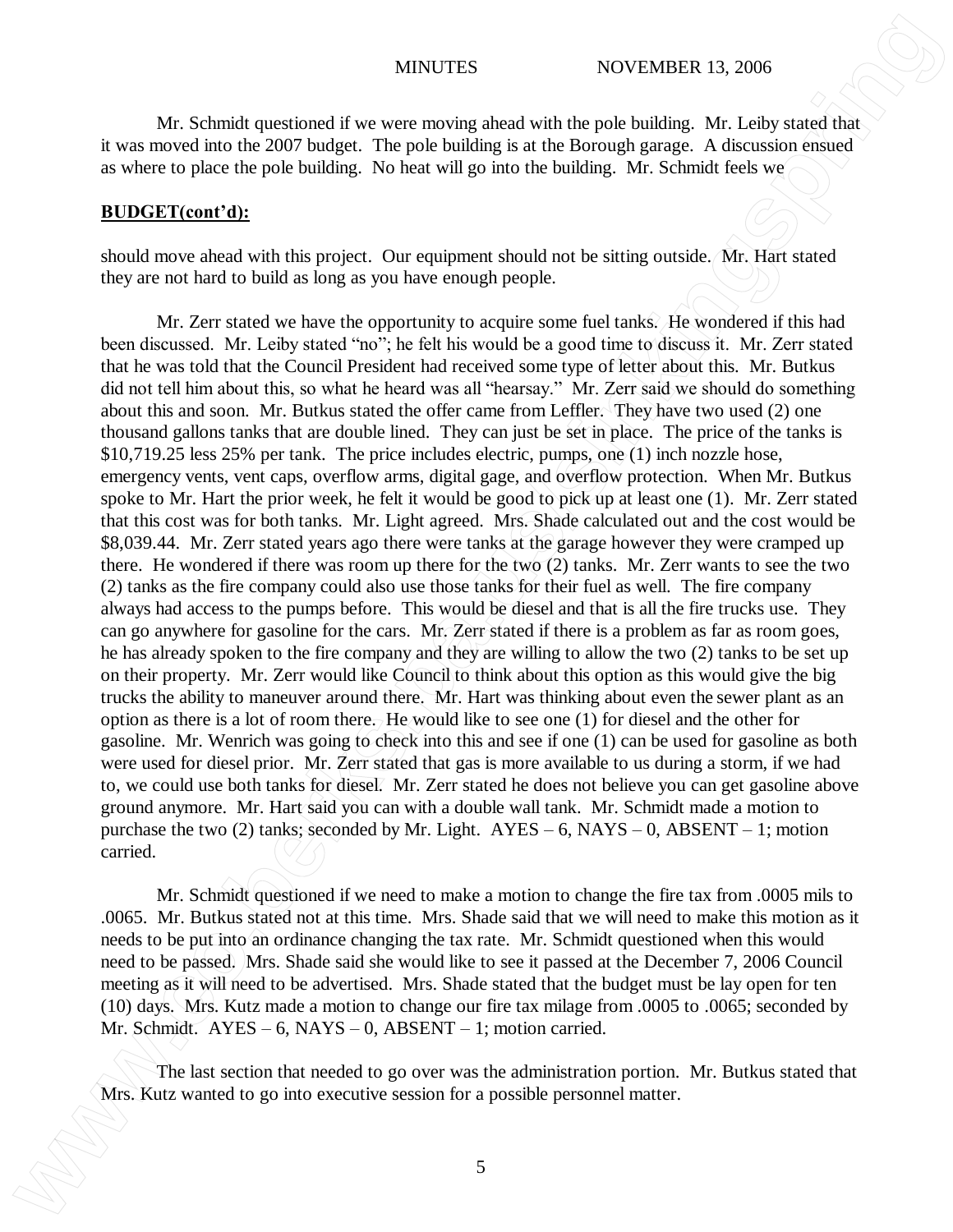### **EXECUTIVE SESSION:**

Council went into executive session at 8:30 p.m. for a personnel matter.

### **RECONVENE:**

Council reconvened at 9:15 p.m. No further action was taken.

## **ADMINISTRATION:**

Mrs. Kutz made a motion to pay (for the office, then was corrected by Mr. Butkus) the Non Uniformed, non-contractual employees, they will receive a COLA raise in the Federal amount of 3.3% and a fixed monetary amount either per hour or per year depending on their evaluation; seconded by Mr. Leiby. At the December meeting we will pass a resolution stating such.  $AYES - 6$ ,  $NAYS - 0$ , ABSENT – 1; motion carried. Mr. Schmidt explained how COLA worked at his job. A discussion ensued as to who would be getting this type of raise. It was decided that for budget purposes we will leave everyone in at 4.5%. A brief discussion ensued as to how this will work with the raises.

# **BUDGET:**

Mr. Butkus asked Mr. Schmidt to review the 2007 sewer budget. The income will be \$881,200.00. The expenses come to \$816,400.00. Mr. Hillibush and Mr. Schlott are currently working on a five (5) year plan. Mr. Schmidt feels the sewer is completed. Mr. Zerr questioned if we have any Borough sewer workers. He stated nothing was listed under the fringe benefit section so he was just wondering. Mr. Schmidt stated no we don't. Mrs. Shade stated we do not breakout the road crew wages. She continued to explain that they do work for the sewer department, rec work as well as back at the yard waste site. All their salary is "lumped" into the street salary category. A discussion ensued as to the cost of insurance for next year. Mrs. Shade explained that the insurance is paid out of the general fund and then the sewer reimburses us for their portion.

The yard waste/trash/recycling was the next issue. Mr. Schmidt was asked to get a price from Spring Township to use their site. The cost would be about \$4.68 per person based on 3,000 people. Mr. Schmidt explained that we don't have 3000 actual residents based on the 2000 census so the amount might be off a bit. It would be around \$13,195.00. A discussion ensued as to whether it would financially be better to go with Spring Township or keep it in house. Mr. Hart stated he feels the cost of fuel, the cost of the guys to clean up, Zwicky's cost to pick up the dumpsters; it probably would be cheaper to go with Spring Township. A discussion ensued as to how often the dumpsters are emptied. Mr. Schmidt feels we should close up our site and go with Spring Township. The Mayor feels we should keep our site open...we created, we grated it...we trained our people, now we want them to change. Mr. Zerr feels we need to take care of the space we have in regards to where we store our equipment. Mrs. Shade stated we pay \$230 every time a roll off is taken away. She saw it roughly about two times a month, some times more. Another discussion ensued as to how much we pay Zwicky to come in and chip what is back there. It is not monitored either, Mr. Butkus said. Mr. Zerr feels we could put our pole building back there and store our equipment. It is not that far away. Mr. Leiby feels we will save about \$5,000 even if we do nothing back there. Mr. Schmidt does not **KNOCTIVE SESSION:**<br>
SCOND CONDATION CONDATION CONDATION CONDATION CONDITION CONDITION CONDITION CONDITION CONDITION CONDITION CONDITION CONDITION CONDITION CONDITION CONDITION CONDITION CONDITION CONDITION CONDITION COND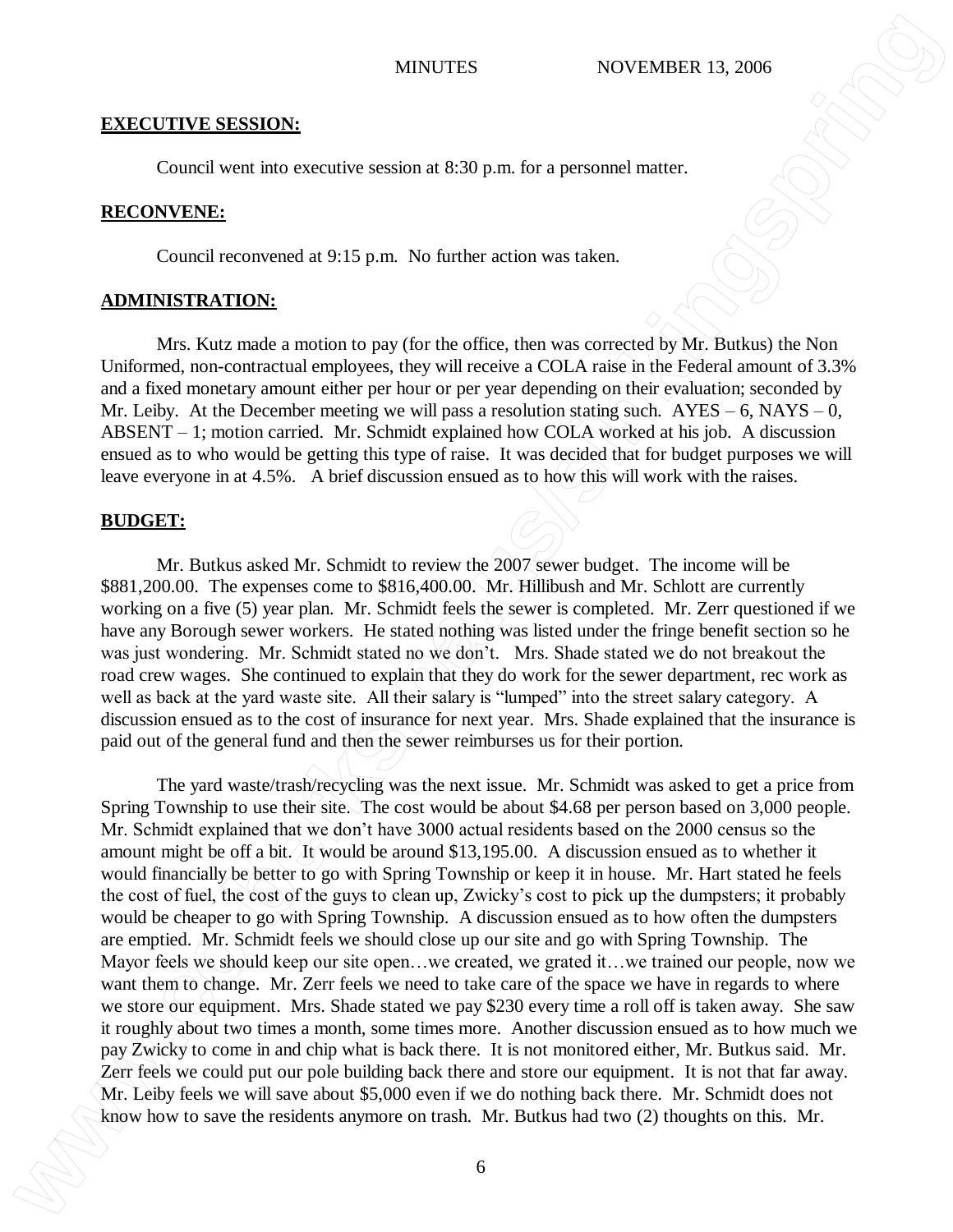Zerr made a motion to contract with Spring Township regarding their yard waste site not to exceed a cost of \$5.00 per person and close our current site; seconded by Mr. Schmidt.  $AYES - 6$ ,  $NAYS - 0$ , ABSENT – 1; motion carries. Mrs. Shade requested that we keep the amount the same for budgeting **BUDGET (cont'd):**

purposes for 2007. We might be able to adjust if for 2008. Mr. Butkus stated he talked with a Council member at the other end of the County. They bill by trash can. Each year the municipality buys a different color trash can for that year. All residents that have trash collection must have at least one (1). He explained that you buy the trash cans at a cost and that is how you make the income you need. They usually offer two (2) sizes. These trash cans will serve two (2) purposes. Some streets want everyone to use a trash can, and this will provide that. You will need to buy another can if you have more than what fits in that can. You are paying for what you put out. Mr. Butkus would like to find a way to fine people for putting things out too early or not cleaning up what was not picked up. There is no major penalty currently. Mr. Schmidt agrees. Mrs. Shade stated we will not be able to do that. Our contract does not allow this at the current time. We could try to alter the contract but Mr. Butkus feels it would cost us more money at this point. It is roughly \$235,000.00. That includes everything. Mr. Schmidt questioned since that is our cost, how many trash cans will we need to sell to recoup this cost? Mr. Butkus stated that we will need to make the assumption that all households have four (4) people in them. A four (4) person house will require two (2) cans. Based on that, you will establish the cost per can. Mr. Schmidt feels that it will not work the way. A discussion ensued. Mrs. Shade stated it probably will be just like trying to make the residents buy bags. They won't do it. Some people will buy the cans others will just let the trash accumulate in their backyards. Mr. Zerr said we are in a no win situation. The Mayor feels we only have one (1) problem that is the one (1) person that we are charging the \$200.00. No one else is complaining. Mr. Butkus agrees with the Mayor. Mr. Schmidt asked Mrs. Shade when we were looking at changing the way we collected the fees, how many single, elderly people do we had living in the Borough. He was told 61. He asked Mrs. Shade how many people called and complained they were single and over 65. She said too many to count. The Mayor stated bill it on per capita. Mr. Schmidt said that is where it was billed before and it didn't work. Mrs. Kutz stated that is because people come and go; it is hard to keep track of. Mrs. Shade stated that not all the landlords call and inform the Borough when people move in and out. That is why we started the census. The first year that the census was sent out, it netted us about \$20,000 in fees. People at first didn't know why we were doing this, and then they got smart and all of sudden not all the people that were listed on the form the year before showed up the following year. That is what created are shortfall. The forms are not practical anymore, so we don't send them out. Mr. Leiby asked of the 61 that are single and elderly, how many come for relief. Mrs. Shade stated one (1). Mr. Zerr questioned what we charged her. Mrs. Shade stated half (\$100). Mr. Leiby questioned if we could cut those people's cost in half? Mr. Schmidt stated sure, we could. Mrs. Kutz stated that more people are now saying they are single so this might not work. Mr. Light stated Mr. Biggs told him that in the apartment next to him, two (2) people moved in, a week later there are six (6) more living there, the sheet states there are only two (2) people living there. A discussion ensued. Mr. Schmidt stated we do grant them relief, it they can prove it is a hardship. Mr. Leiby wanted to know the hardship "cut" number. It is \$12,500.00, the PACE limit. Mrs. Shade stated what is really odd about this, is that everyone complained, but no one came in and asked for relief, with the exception of one (1). Mr. Butkus stated that others might have tight monies, but don't qualify for PACE, or their pride wouldn't allow them to come in. Mr. Butkus stated some people he knows that **Part made a motion to contract with Schmidt regarding their you are self reliant to a self of reliant and you but controlled by the self reliant ATM and the self reliant and you are self reliant ATM and ATM and ATM and A**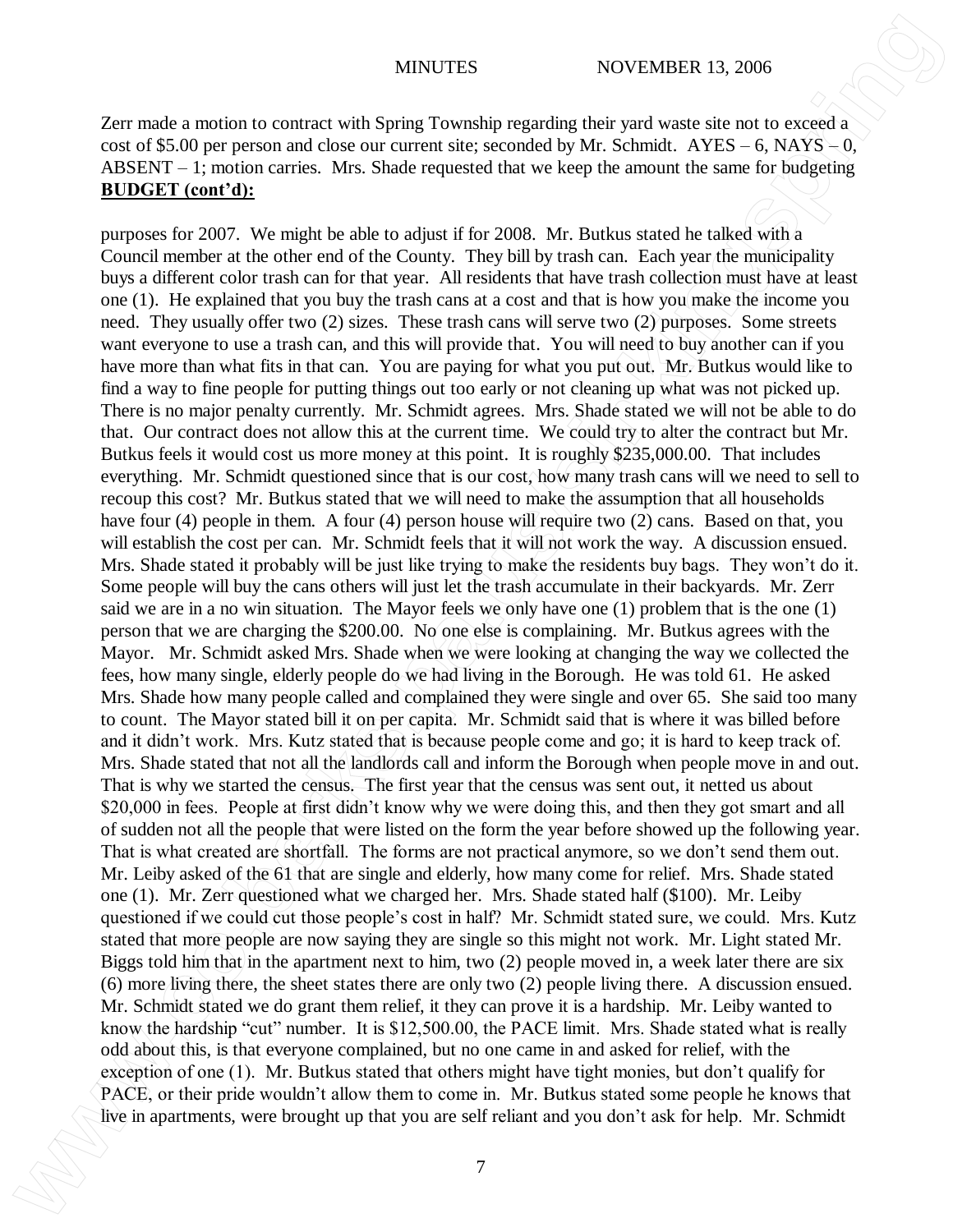stated we bill the landlords not the tenants, if they choose to attach that to their rent that is not are fault. In addition, we would not be able to exonerate her or him as

# **BUDGET (cont'd):**

their name is not on the bill. Mr. Leiby questioned if the amount will stay the same. Mr. Schmidt said yes. The only thing that will change will be apartments. The \$400.00 charge for the apartment will remain the same, but for each additional apartment over two (2), there will be an additional \$100 charge per apartment. He gave this example, if you have a three (3) unit apartment building you would be paying \$500.00, \$400.00 for the first two (2) apartment units, and \$100.00 for the third unit. Mr. Butkus was questioning if the landlords pay their bills by March  $31<sup>st</sup>$ . Mr. Butkus then asked if they are getting some type of sewage bill to which Mrs. Shade stated yes. He then was wondering why we would not bill them the same way. Mrs. Shade stated we are treating them as a commercial property, as a business. The tax collector bills all the commercial properties this way. In addition, if an apartment does get a dumpster, it is much easier for them to present all the required information to the tax collector just as a "business" owner would do and she will reimburse them whatever amount is needed instead of asking us to write checks back to residents/landlords, etc. In addition, we get that money in the beginning of the year when we can really use it. Mr. Butkus questioned on how we bill when businesses come in during the year. Mrs. Shade stated they get prorated. He continued what happens if someone sells their property during the year? Mrs. Shade stated it is all handled through the settlement company. They divide up who pays who, and when. The Borough does receive its money. Mrs. Kutz questioned that we don't do this, the settlement company does. Mrs. Shade stated yes, we don't prorate anything; the settlement company handles all of this. Mr. Hart questioned when commercial properties can dumpsters; do we get any money off of that? Mr. Schmidt stated no. Mr. Hart questioned if we charge a fee. Mr. Butkus stated not currently. A brief discussion ensued. Mrs. Kutz questioned what happens to a property that would have a hairdresser on the bottom and apartments on the top. Mrs. Shade stated that is commercial and they are billed by the tax collector at the commercial rate. Mr. Butkus stated that there is no cap on how many bags a commercial property can put out. Mrs. Shade stated that there is a limit; they have the same six (6) bag limit as the residential. Mr. Schmidt agreed. Mr. Butkus wondered where we stood with Mr. Schlessman. Mrs. Shade stated currently everything is working well. He has changed his cans, and Lebanon Farms is picking up the trash. Mr. Schmidt stated can we say we are going to leave it the way it is. Mr. Butkus said with the changes for the apartments. Mr. Schmidt stated yes, he meant that as the number because the budget reflects that change already. Mr. Butkus said we will have to change the resolution to reflect the change for the apartments. Mr. Schmidt agreed. The Mayor questioned, if people come down here and show a hardship will we change the amount they need to pay. Both Mr. Zerr and Mr. Schmidt stated yes. Mr. Schmidt explained we said that last year, this is already in place. They must be single and meet the PACE requirements. Mrs. Shade stated they didn't even have to show us a PACE card as long as their tax return showed no income greater than \$12,500, we would change their amount to \$100.00. Mr. Butkus would like future Councils consider another way of collecting the money…the people that produce more trash, pay more. Mr. Schmidt stated if anyone can figure out to do this, to let him know. He continued that there is one (1) member of Council that is adamant that we get out of the trash business. Mr. Butkus feels that this is a necessity of life. Mr. Schmidt stated they voted against it in the City of Reading. A discussion ensued. **BUSINESS: WENTERS WENTERS WENTERS BUSINESS: WENTERS BUSINESS: BUSINESS: BUSINESS: BUSINESS: BUSINESS: BUSINESS: BUSINESS: BUSINESS: BUSINESS: BUSINESS: BUSINESS: BUSINESS: BUSINESS: B**